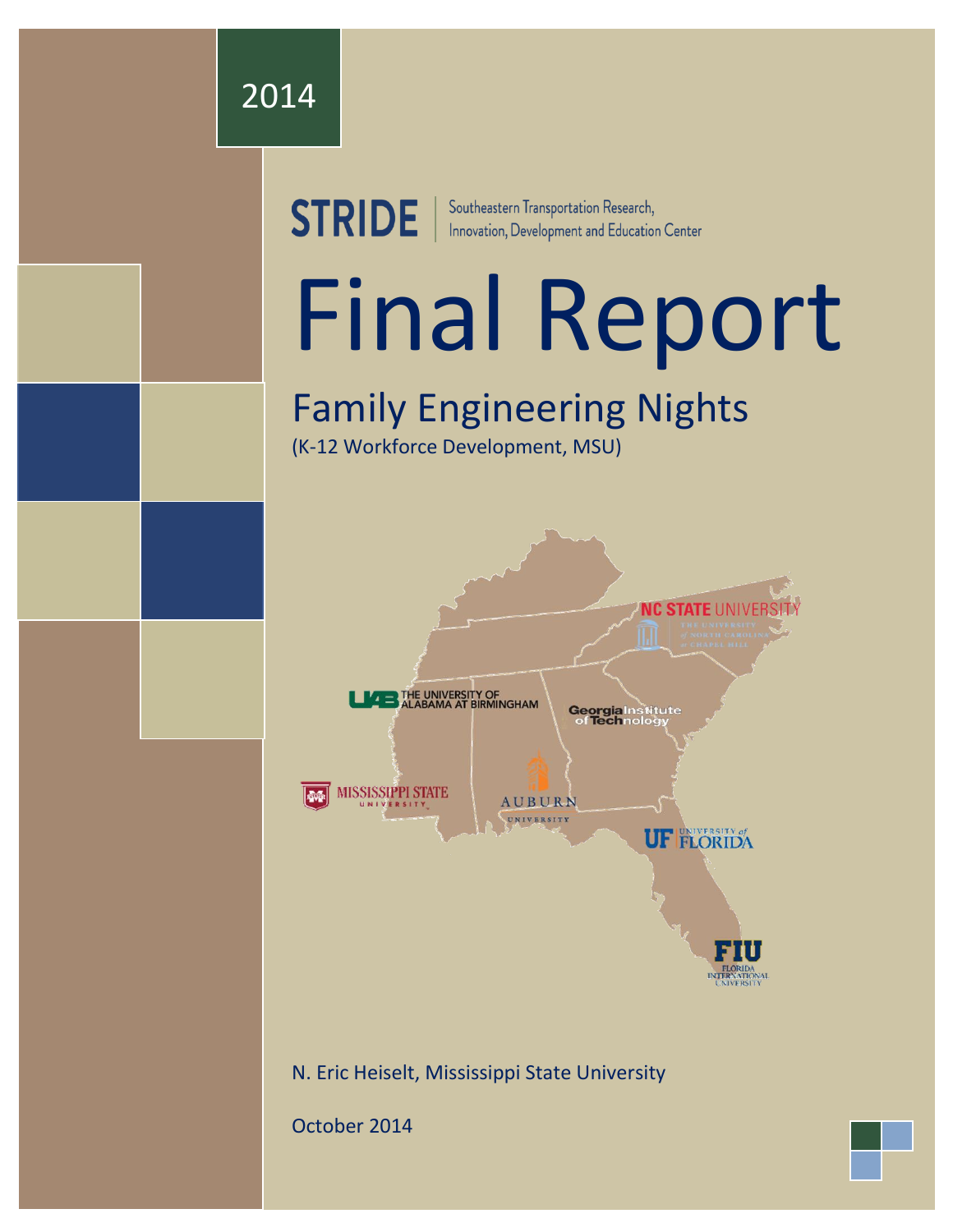#### *Disclaimer*

"*The contents of this report reflect the views of the authors, who are responsible for the facts and the accuracy of the information presented herein. This document is disseminated under the sponsorship of the U.S. Department of Transportation's University Transportation Centers Program, in the interest of information exchange. The U.S. Government assumes no liability for the contents or use thereof.*"

#### **Acknowledgement**

Project made possible in part through the financial support of the STRIDE (Southeastern Transportation Research, Innovation, Development, and Education Center) program and the Bagley College of Engineering at Mississippi State University.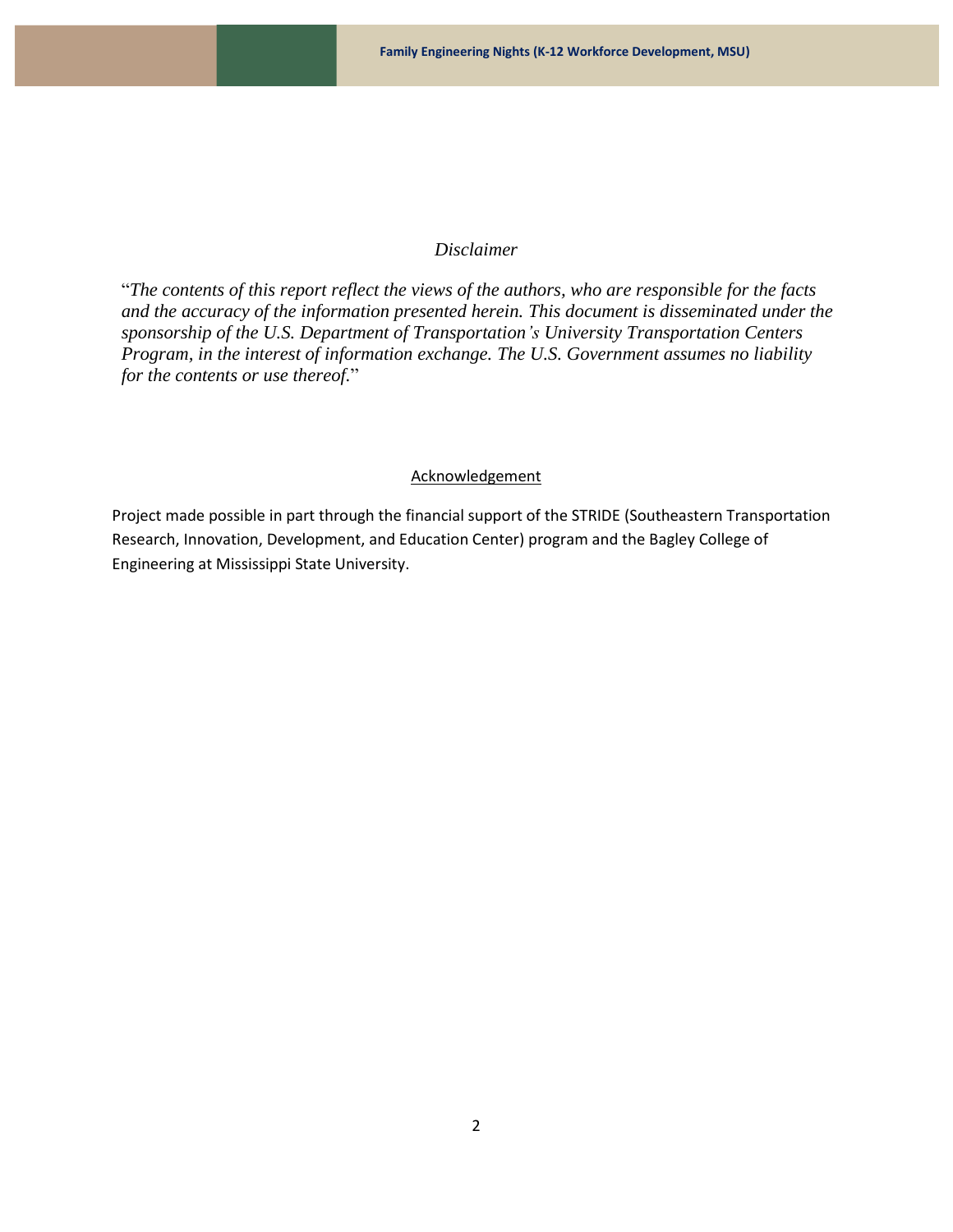# TABLE OF CONTENTS

| CHAPTER 4 CONCLUSIONS, RECOMMENDATIONS, AND |
|---------------------------------------------|
|                                             |
|                                             |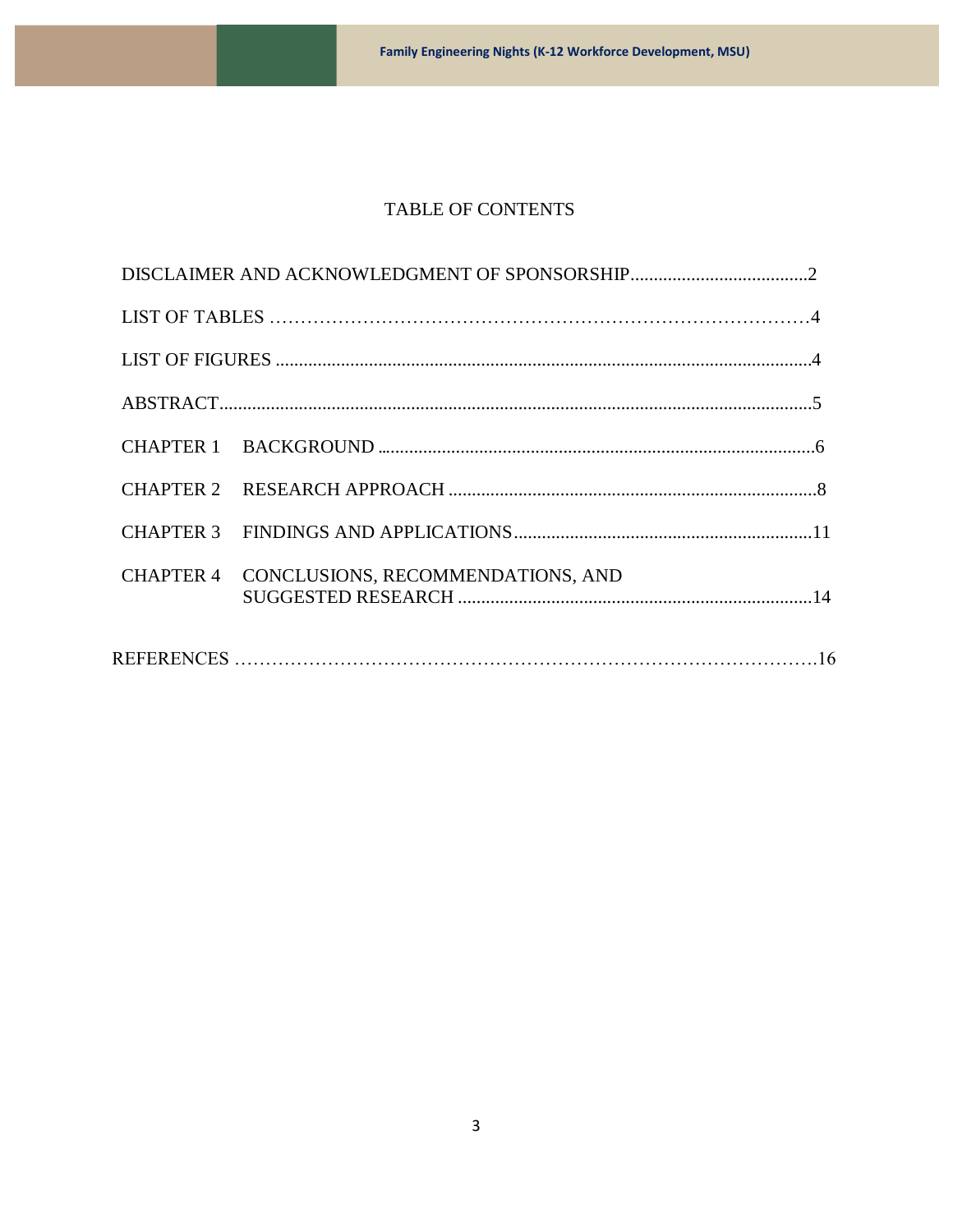# **LIST OF TABLES**

# **LIST OF FIGURES**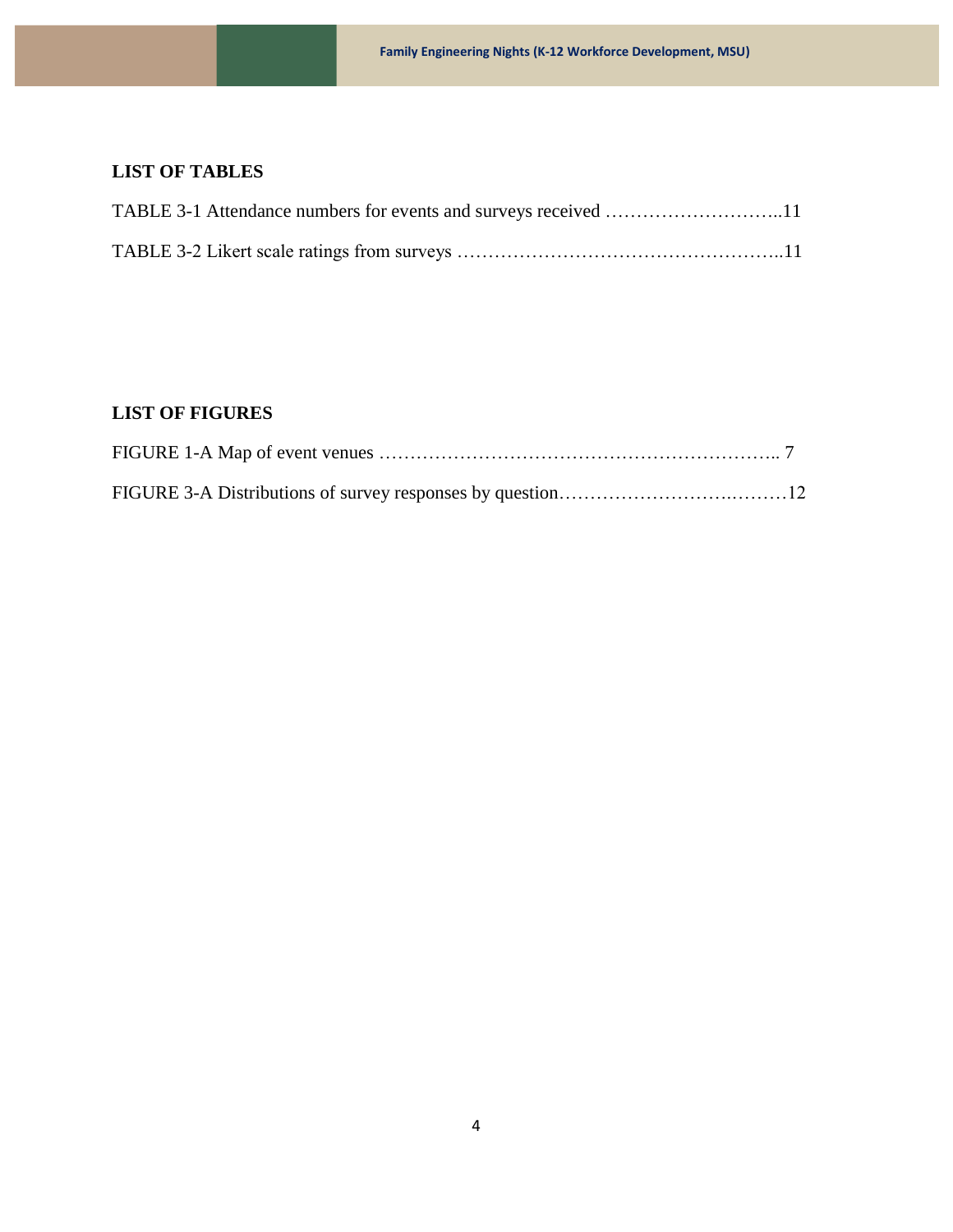#### **ABSTRACT**

In an effort to increase interest and understanding of the fields of engineering, with particular emphasis toward transportation, the College of Engineering at Mississippi State University sponsored five Family Engineering Night events. Each of these events were held at an elementary school and attended by families of the students. 585 families (parents and their children) participated in activities that simulate the work and ideas of engineering.

Activities spanned the fields of engineering in order to give a more broad perspective of the role of engineers in everyday life. During the activities, participating parents gave feedback on the activities and what they learned from completing the tasks in order to assess the learning that occurred. Additionally, at the conclusion of the events, parents were asked to identify their perceptions about the efficacy of the event. Analysis of the responses, the impact of these events on the understanding of both the parents and the k-6 students' understanding seems to have been significantly impacted. Many families commented that their understanding of the work of engineers was very limited prior to the event but they felt that they could explain at least some facets of their lives that were affected by the work of engineers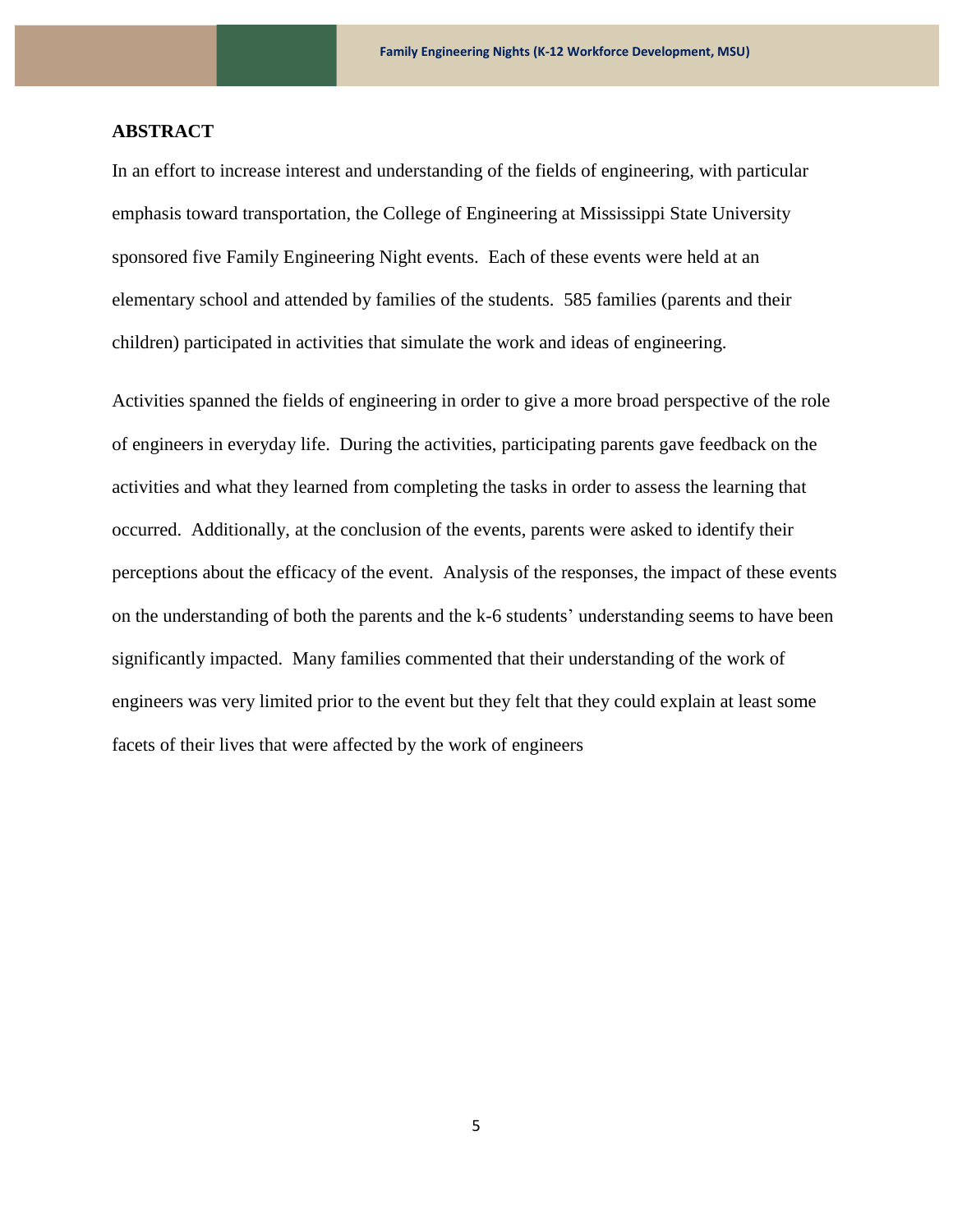#### **CHAPTER 1: BACKGROUND**

The purpose of this project is to create a greater understanding of the field of engineering by the students and their parents across Mississippi. Across the United States (US) there has been rising concern about the seeming lack of interest by young people in pursuing degrees and careers in the Science, Technology, Engineering and Math (STEM) fields. This call for attention to be centered on STEM education improvement and recruitment has been led by professional and educational groups (AAAS, 1993; NSB, 2007; NAS, NAE, & IOM, 2007; DoEd, 2008; NAE, 2009). The number of high-school seniors who plan on careers in engineering has dropped almost 35 percent in the past 10 years, according to a survey by ACT, the standardized- test provider, of students who took its college-entrance exam (Brown & Linden, 2008; NSB, 2007). Women now account for only 18 percent of prospective engineers, and minorities 22 percent, according to the 2002 survey (Eisenhart, 2008; Field, 2004). Universities in the United States had 11 percent fewer engineering graduates in 2005 than in 1985 (Carroll, 2007; Becker, 2010) despite the fact that many high-tech companies in the US have been issuing warnings of engineer shortages for the past 2 decades (Brown & Linden, 2008)

In order to help combat this concern, the Bagley College of Engineering implemented the Family Engineering Program at five schools in the southern part of the state or "Gulf Coast Region". Each event was arranged with the school personnel and was planned to host about 200 students in grades k-6 and their parents. Actual attendance at the events was 585 families with 365 parents and 924 children in grades k-6. Participant families completed a variety of activities representing a range of engineering fields that will allow for an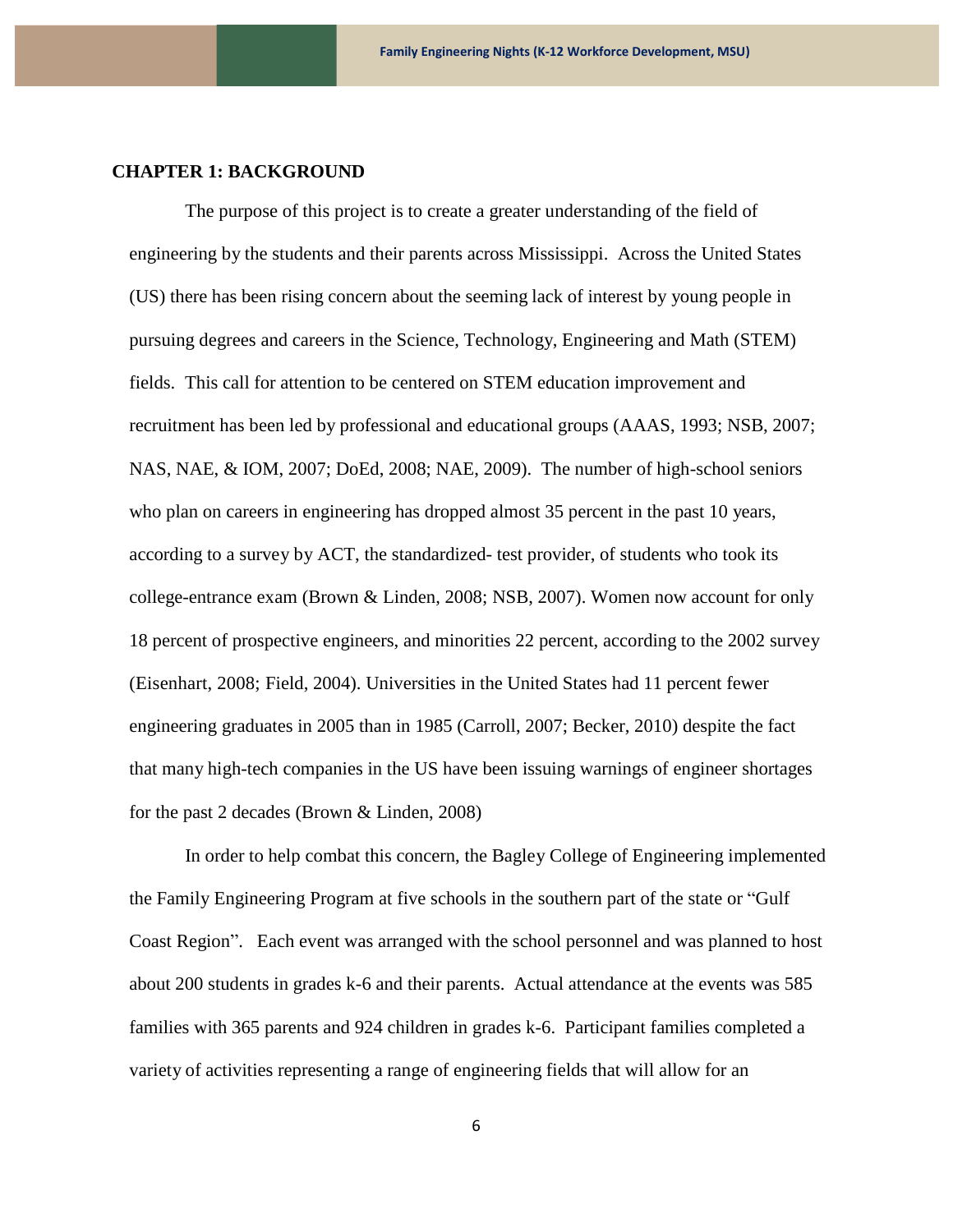introduction to the work of engineers. Facilitators (school site teachers) assisted parents in guided discussions of the role of engineers in the daily lives of the students.



### **FIGURE 1-A Map of event venues**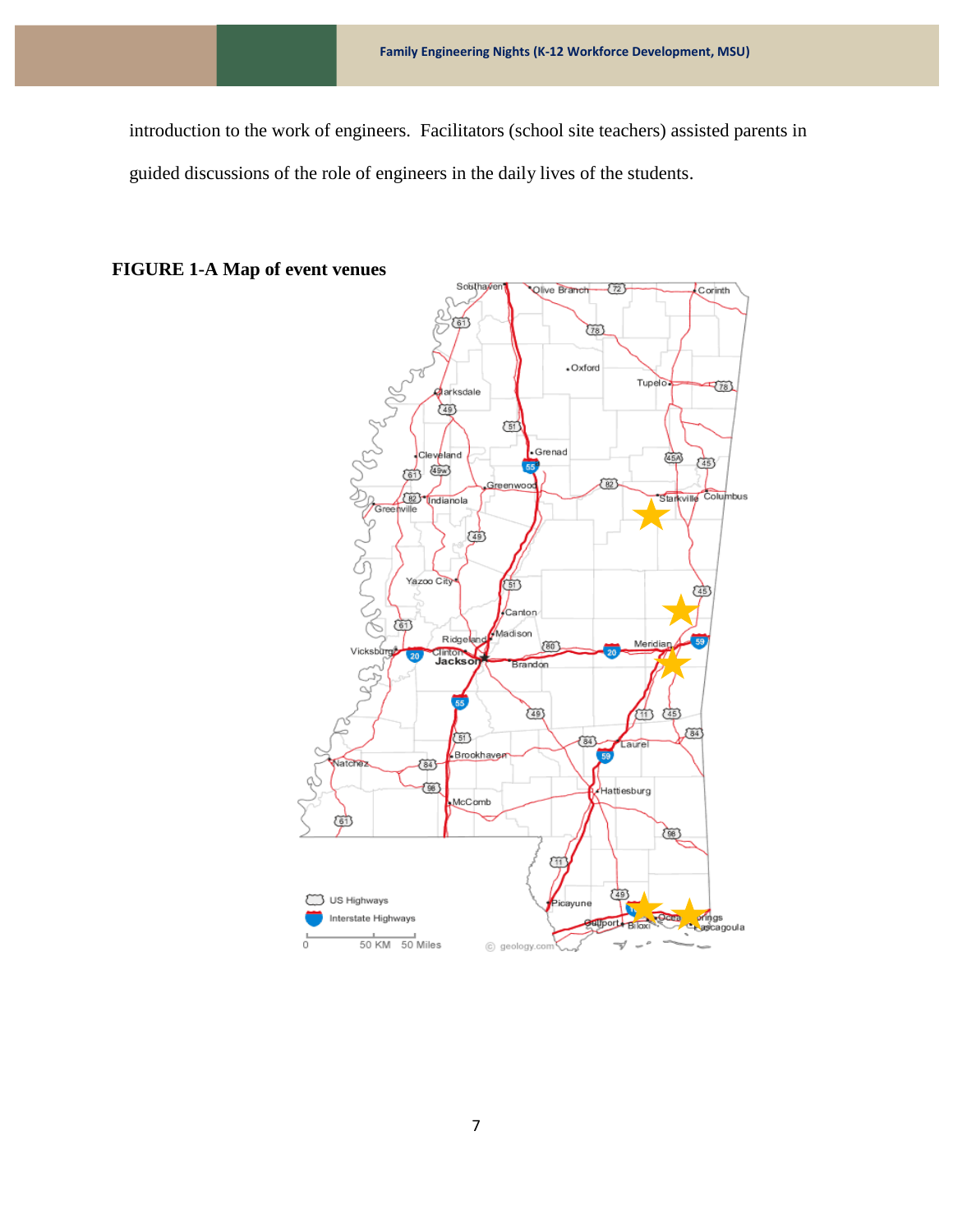#### **CHAPTER 2: RESEARCH APPROACH**

Using the Family Engineering Night protocols and activity plans published in Family Engineering: An Activity and Event Planning Guide published by Foundation for Family Science and Engineering (2011) each event was scheduled in cooperation with the school site. The program is very prescribed by the designers of the guide – for the purpose of this study, these directions were followed. Registration of attendees was handled by school personnel. At each location, the school-site coordinator determined the number of attendees in each grade level or classes. Because of this, the researchers were not involved in the sample selection but can assume that all those who attended self-selected to participate. In regards to survey data, all event participants were encouraged to complete the survey. On the date of the event, College of Engineering personnel set the short activities (those that take less than 5 minutes to complete) in a large multi-purpose room that allowed participants to circulate and participate in small centers. These "short activities" are best described as interactive displays similar to those seen in a children's museum. At each station, the activity supplies were set up with a set of instructions and an explanation of how the activity represented the work of engineers. Activities explored topics such as: cantilevers, bridge length/strength, 3-D Shape volumes, and substrate comparison for construction. School site teachers served as "docents" during this time in order to encourage family conversations and interactions with the activities. This stage of the event lasted about forty minutes in order to accommodate late arrivals and give the families adequate time to work at each of the twenty stations. For those events that had larger participant groups, additional stations (repeated sets) were set up so that engagement levels remained high.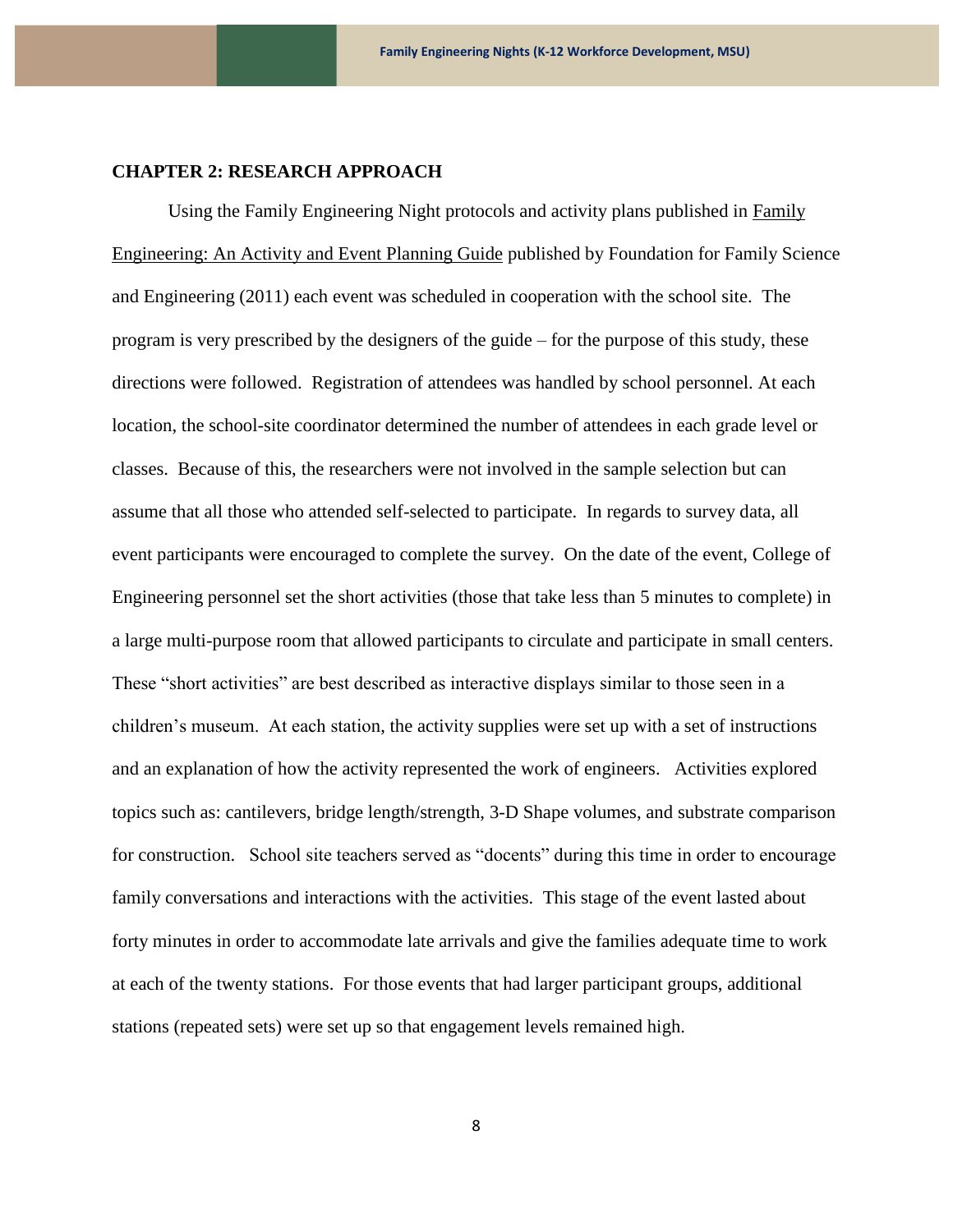After a suitable time, the College of Engineering staff met with the whole group to welcome the participants to the event and recognize the contributions of the STRIDE program and the school site personnel. They also conducted some large group activities to help the participants 'break the ice' and become more familiar with each other. This part of the event lasted about 15 minutes. Families were then assigned into activity groups of about 10 families and each of these groups was assigned to a nearby classroom. These classrooms were then introduced to a "long activity" or challenge.

These long activities/challenges are designed for family groups to participate in a more complex activity. Each of these if fully embedded in an engineering topic and the engineering design process is taught and then implemented in the design of a solution to a problem. Individual families were each provided with a set of supplies and an instructional card. A brief introduction to the particular field of engineering was given by the facilitator followed by safety instructions and an overview of the activity itself. Sample long activities include:

*Mining for Chocolate*: Participants are shown a variety of images depicting mining techniques and the environmental impact of each. Using a limited set of tools (plastic spoon, toothpick, paperclip, etc.) family teams were tasked to remove chocolate chips (in whole or part) from cookies. Teams are rewarded for their harvest based on the number of whole chips and parts. They are then assessed a penalty for the amount of damage to the cookie (in simulation of environmental impact).

*Bus Route Mania*: Participants are instructed in the challenges of creating a bus route for their school. Road maps are distributed along with data tables of intersections with a number of passengers who use that intersection as a bus stop. Teams must formulate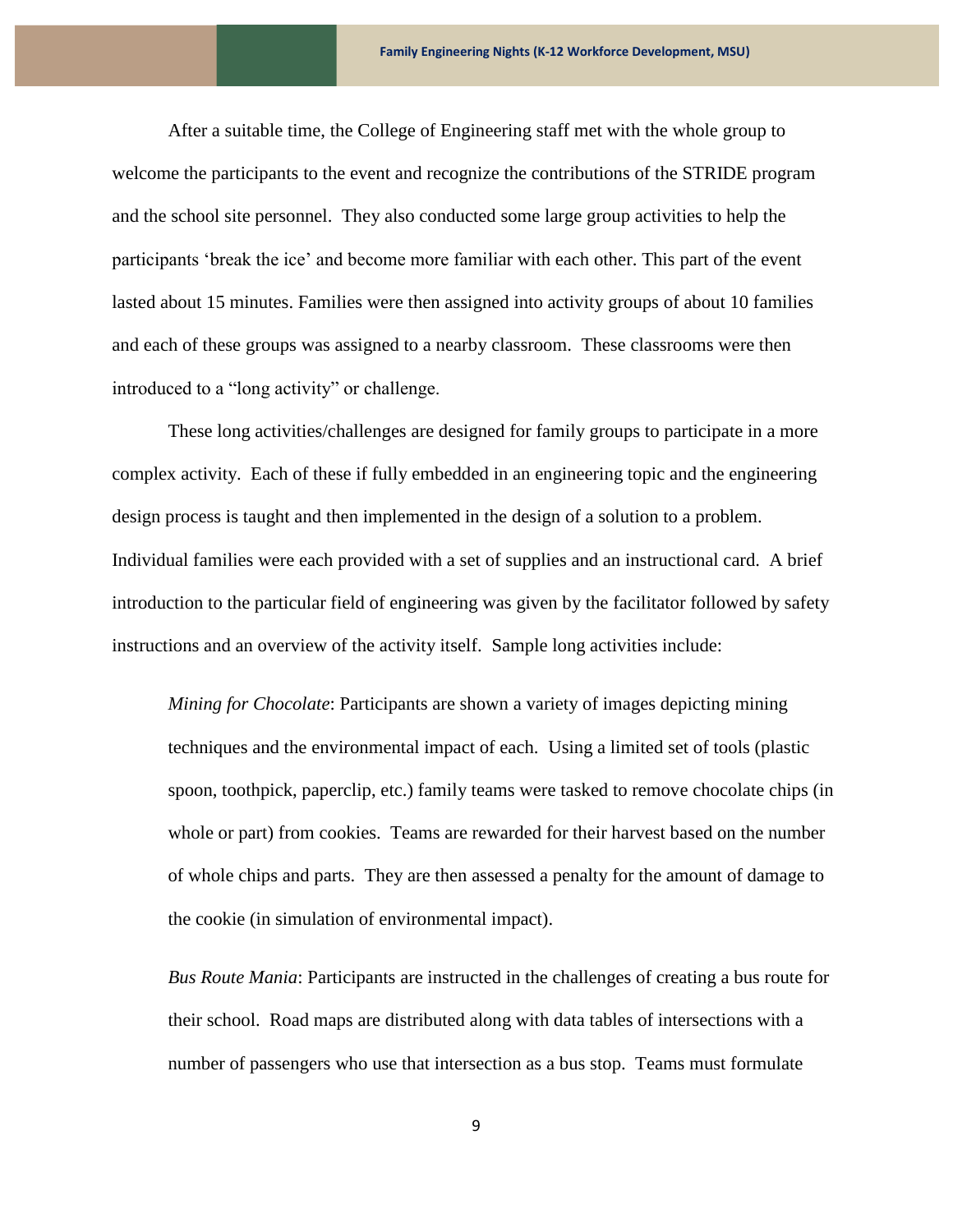routes (up to 3) that can transport all passengers to the school within the time constraints. For simplicity, teams assume that each city block traveled will take 10 minutes to traverse.

At the conclusion of the evening, parents (one per family) were invited respond to a short written survey using a Likert scale. They were asked to measure the impact the activities had on their own understanding and that of their child(ren). Surveys were collected without any identifiable information and the data analyzed. Questions asked parent participants to rate the impact that participation had on their understanding of engineering (pre- versus post-), their children's understanding of engineering (pre- versus post-), and the value they perceived in participating in the event.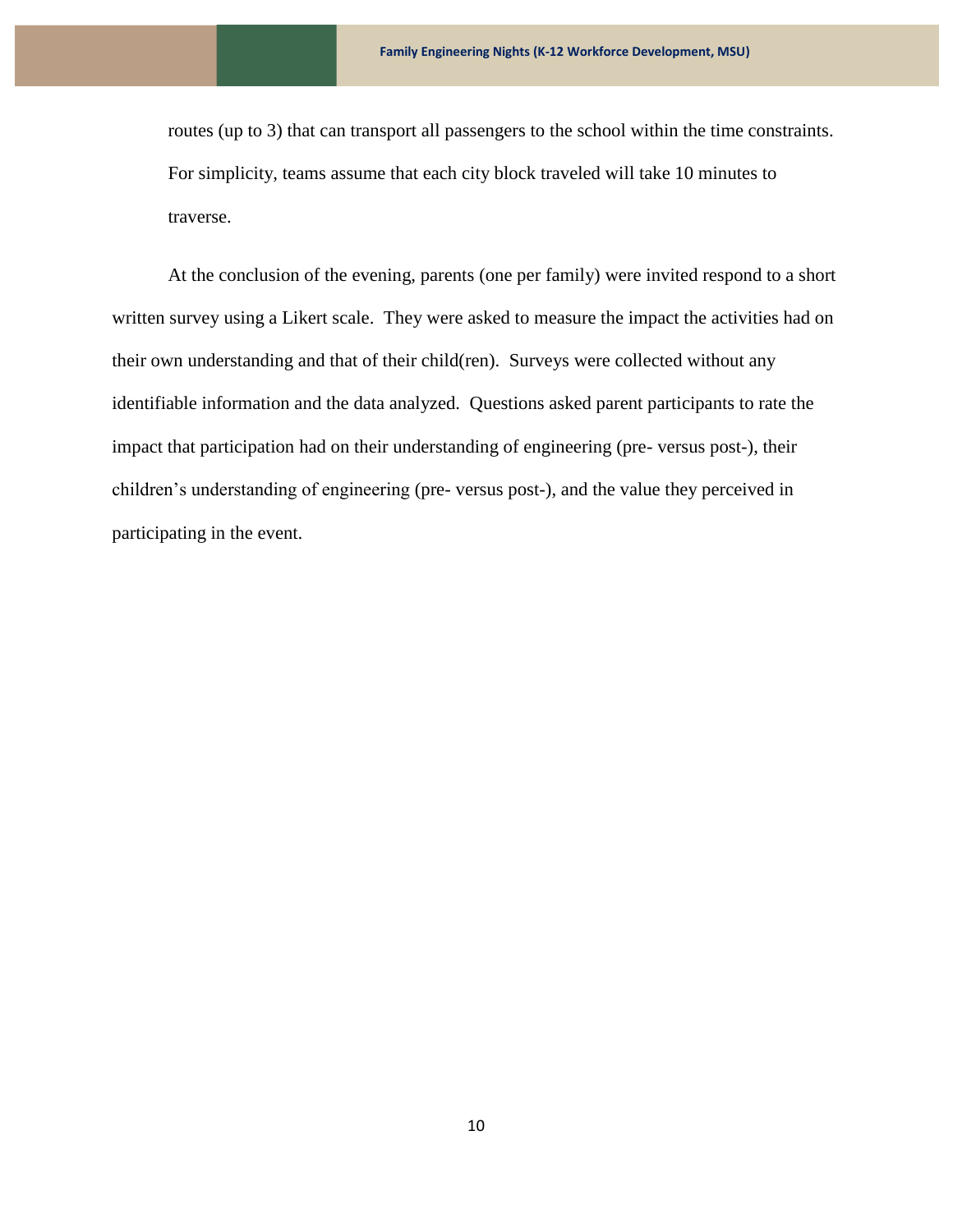#### **CHAPTER 3: FINDINGS**

At the conclusion of the five events, the parent survey data was analyzed. Since each school represented a very diverse population/community with members of differing socioeconomic status, race, educational background, and school performance ratings, the data was not disaggregated by schools. In total, there were over 500 families affected. Of the attendees, there was one survey returned for each family – a 100% return within the population. Please see Table 1 for a breakdown of the attendance at each event.

| Location                      | Number of Families              | Number of surveys received |
|-------------------------------|---------------------------------|----------------------------|
| <b>Jackson County Schools</b> | 89 families (233 individuals)   | 60                         |
| <b>St. Martins Elementary</b> | 132 families (355 individuals)  | 45                         |
| <b>Ackerman Elementary</b>    | 100 families (224 individuals)  | 70                         |
| Neshoba Central Elementary    | 78 families (226 individuals)   | 54                         |
| Meridian Public Schools       | 186 families (251 individuals)  | 127                        |
| <b>Totals</b>                 | 585 families (1289 individuals) | 356                        |

**Table 3-1 – Attendance numbers for events and surveys received** 

Data from each question on the surveys completed by parents is listed in table 2 below.

Responses were coded using a Likert scale of: 1 – Strongly disagree; 2 – Disagree; 3 – Neutral; 4

– Agree; 5 – Strongly Agree.

**Table 3-2 – Likert scale ratings from surveys**

| Question                                                |                 |     |     | っ        |    |
|---------------------------------------------------------|-----------------|-----|-----|----------|----|
| 1. Participation helped my child understand the work of | 279             | 68  | 3   | 4        |    |
| engineers                                               |                 |     |     |          |    |
| 2. Our family gained a greater understanding of         | 214             | 122 | 15  | 3        |    |
| transportation engineering                              |                 |     |     |          |    |
| 3. Engineers have an impact on our everyday lives       | 311             | 42  |     | 0        |    |
| 4. I feel my child can be an engineer                   | 44              | 205 | 100 | 56       | 29 |
| 5. I learned about my child's interests and academic    | 213             | 150 |     | $\theta$ |    |
| strengths                                               |                 |     |     |          |    |
| 6. This activity added value to our family              | 33 <sup>2</sup> |     |     |          |    |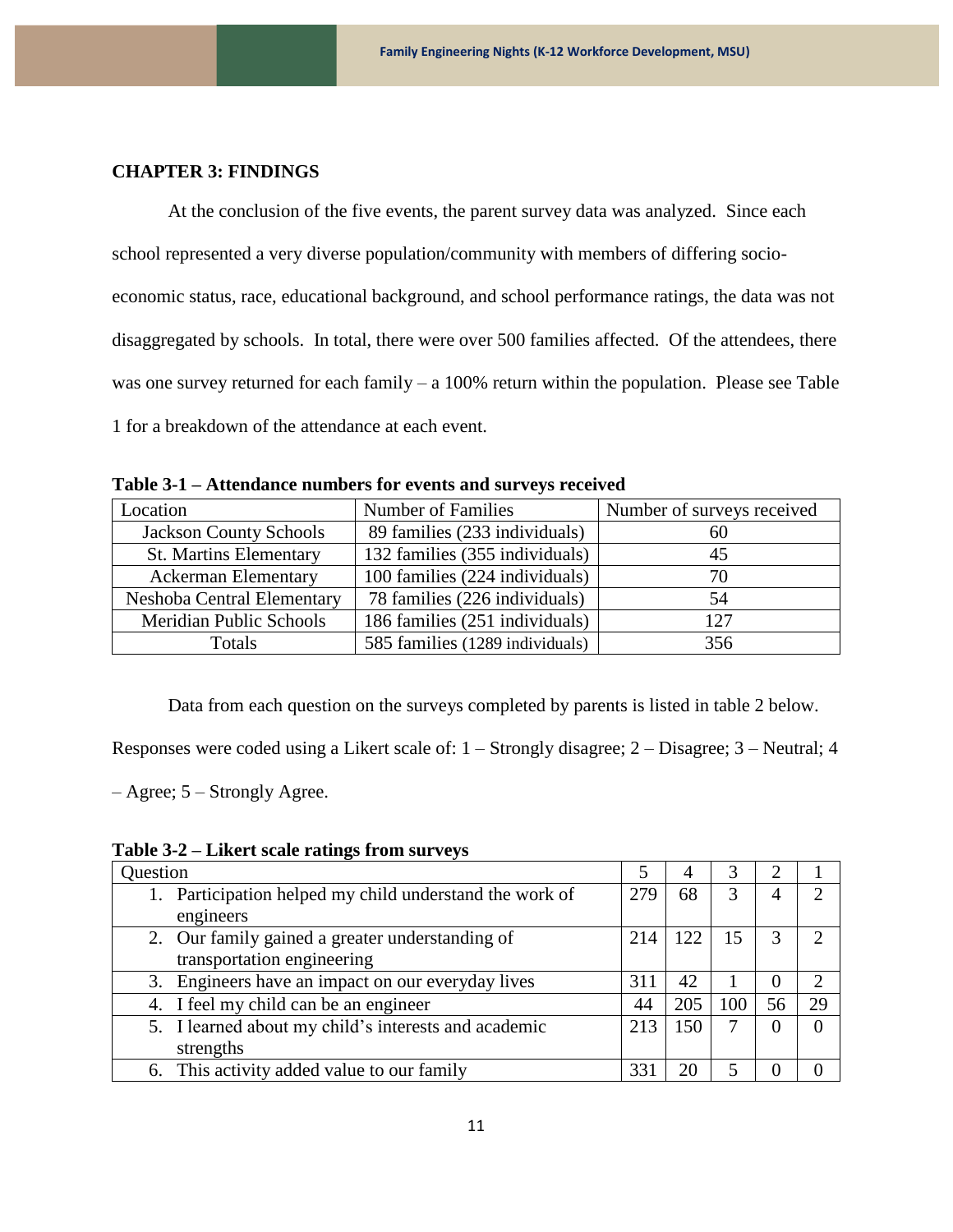











#### **FIGURE 3-A – Distributions of survey responses by question**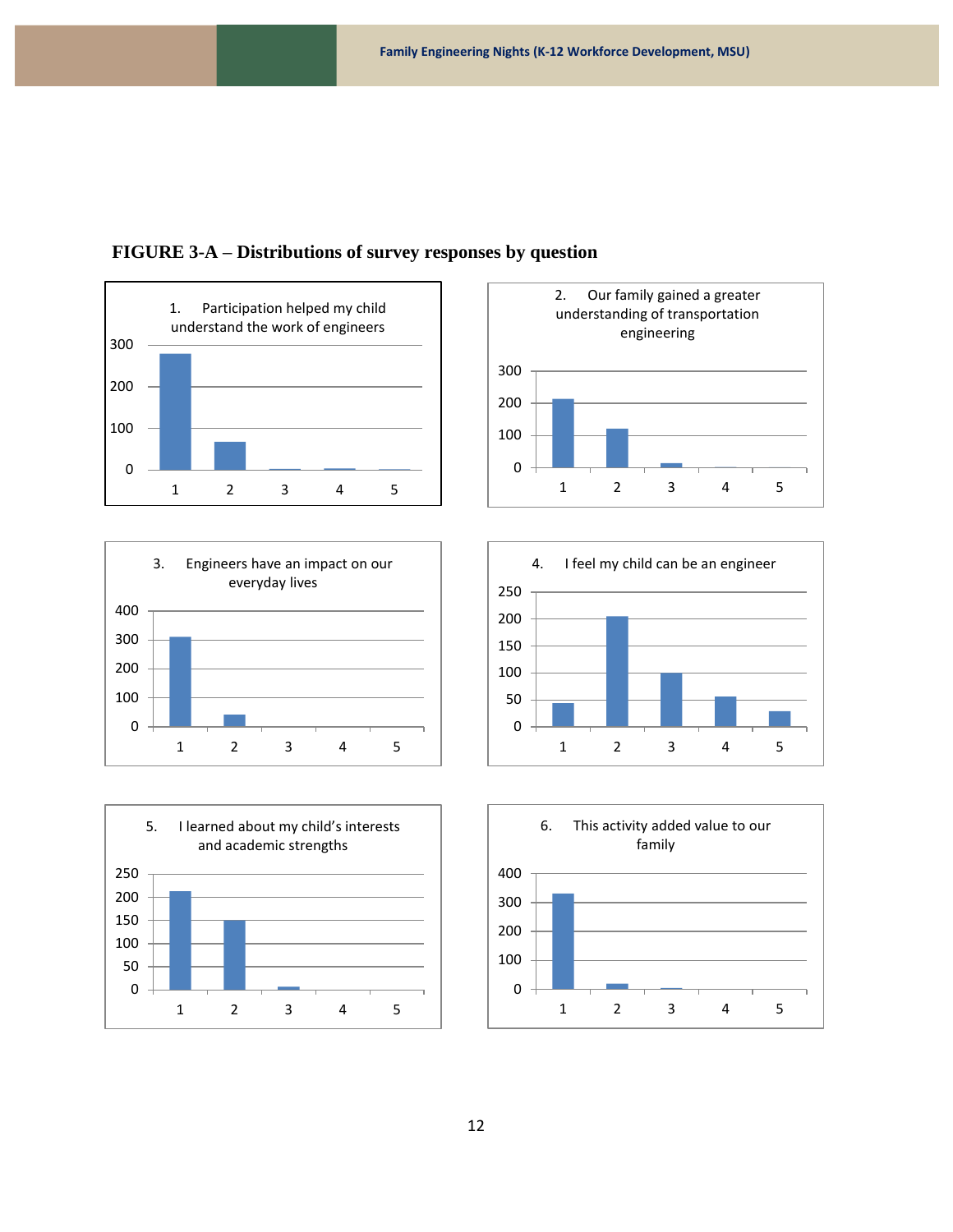Analysis of responses indicates that in all areas, except question 4, there was a positive perception of the program and its' impact on the attendees. By interpreting each of the questions on the survey as the goals of the program, it appears that the program is a success. The data from question 4 is of concern – there may still be a disconnect for parents between the traits of a successful engineer in comparison to those of their own children. This could also be an indicator that the age groups attending (grades K-6) may still be younger than parents are willing to start encouraging career choices.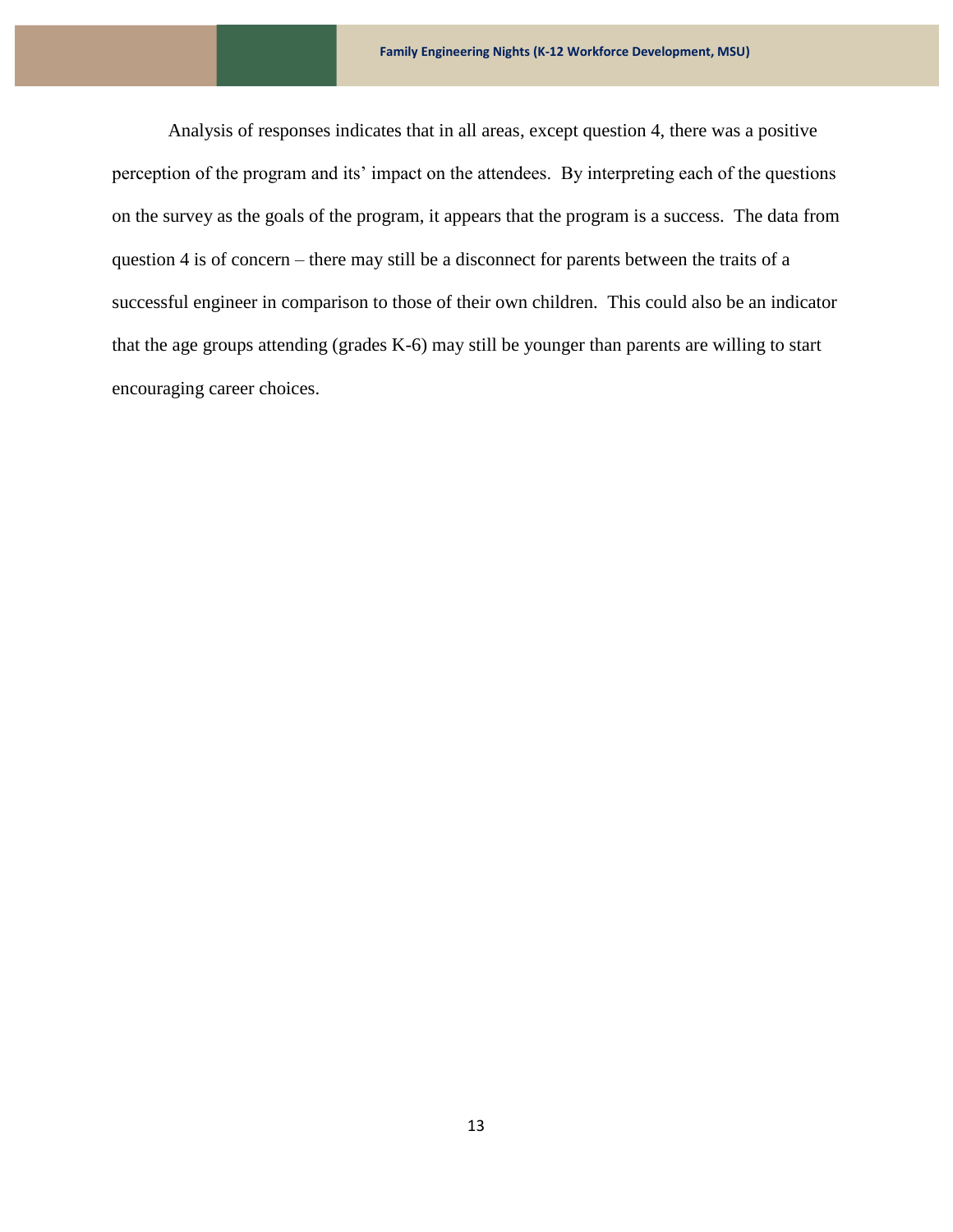#### **CHAPTER 4: CONCLUSIONS, RECCOMMENDATIONS, AND SUGGESTED RESEARCH**

Based on the apparent impact of this program on the perceptions of the attending parents and their children, this program has accomplished the purpose for which it is designed. The greatest recommendation to be made at this time is that these programs should be repeated annually or bi-annually in order to continue to increase and retain interest. By rotating the long activities with each event in order to expose the participants to new activities each time, the likelihood of retention is increased.

It may also be of interest to gauge parent interest in encouraging their children's career choices by age. For instance, at what age do parents begin directing their children's identification of careers? If this can be ascertained, the program may be revised to meet this age grouping more accurately. Fantz, T., Siller, T., & DeMiranda, M. (2011) have researched the impact of parental encouragement on children's self-efficacy toward engineering. Jacobs (2005) has also sought to identify the factors influencing career decisions in math and science career based on gender which may be at play in these findings as well. The effect of parental impact and understanding of engineering is being studied and has been found to have effect on the selfefficacy on adolescents but is still in question on younger children due to longitudinal study impacts (Novakovic & Foud, 2013).

The efficacy of the individual activities was not a part of this study as they had already been tried and tested in beta testing by the authors of the event guide. The College of Engineering staff had participated as a test site and felt that the activities were already vetted for effectiveness. Future research may wish to evaluate these activities with a specific variable such as gender or age.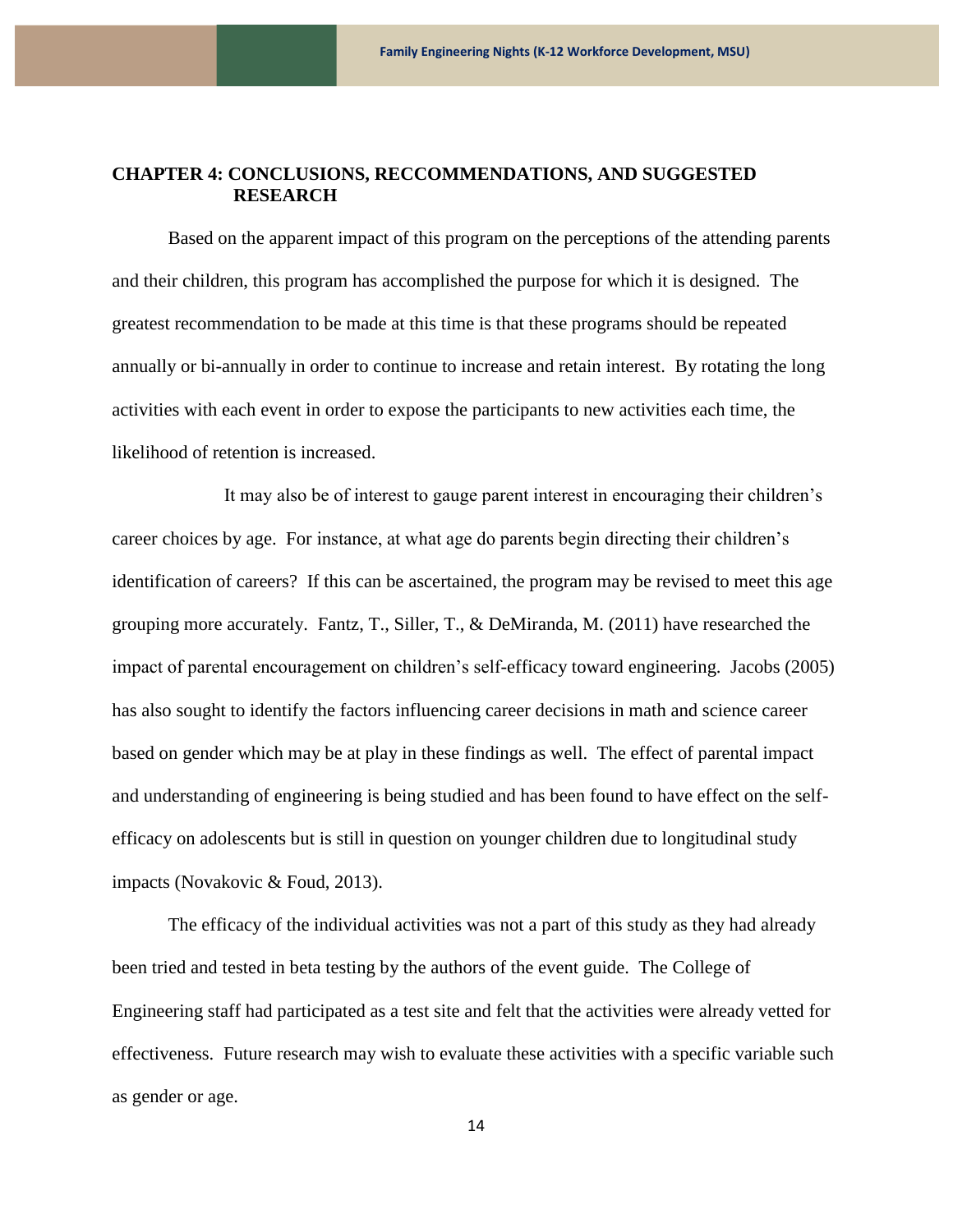Finally, this program should be revised to meet the level of middle school aged students as well. Implementation of this type of exploration event in grades 6-9 could yield a more direct and more easily tracked impact on enrollment in engineering programs at Universities.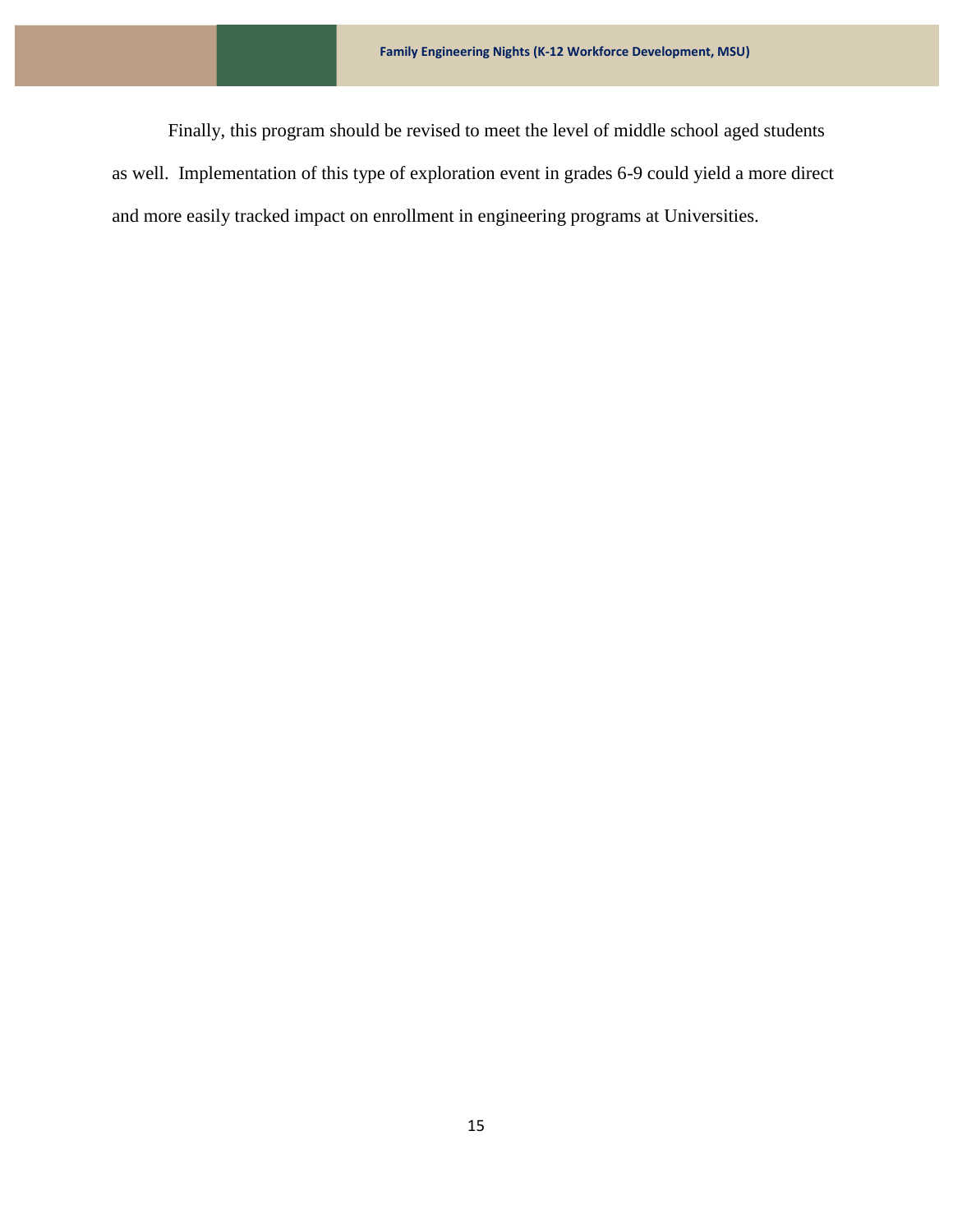#### **REFERENCES**

- AAAS (American Association for the Advancement of Science). (1993). *Benchmarks for Science Literacy*. New York, NY: Oxford University Press.
- Becker, F. (2010). Why don't young people want to become Engineers? Rational reasons for disappointing decisions. *European Journal of Engineering Education*, *35*(4), 349-366.
- Brown, C., & Linden, G. (2008). *Is there a shortage of engineering talent in the U.S.?* UC Berkeley: Center for Work, Technology and Society. Retrieved from: http://escholarship.org/uc/item/86w3r3w5
- Carroll, T. (2007, August). The engineering labor shortage: Facing the challenge. *Power Engineering*, *111*(8). 88.
- DoEd (U.S. Department of Education). (2008) *Mathematics and science partnerships*. Office of Elementary and Secondary Education[.http://www.ed.gov/programs/mathsci/index.html](http://www.ed.gov/programs/mathsci/index.html)
- Eisenhart, M. (2008, October). We can't get there from here: High school girls consider engineering. Presentation for a *Women in Engineering ProActive Network* (WEPAN) national webcast.
- Fantz, T., Siller, T., & DeMiranda, M. (2011). Pre-Collegiate factors influencing the selfefficacy of engineering students. *Journal of Engineering Education, 100* (3): 604-623.
- Field, K. (2004). Battling the image of 'a nerd's profession'. *Chronicle of Higher Education*, *50*(44), A15-A17.